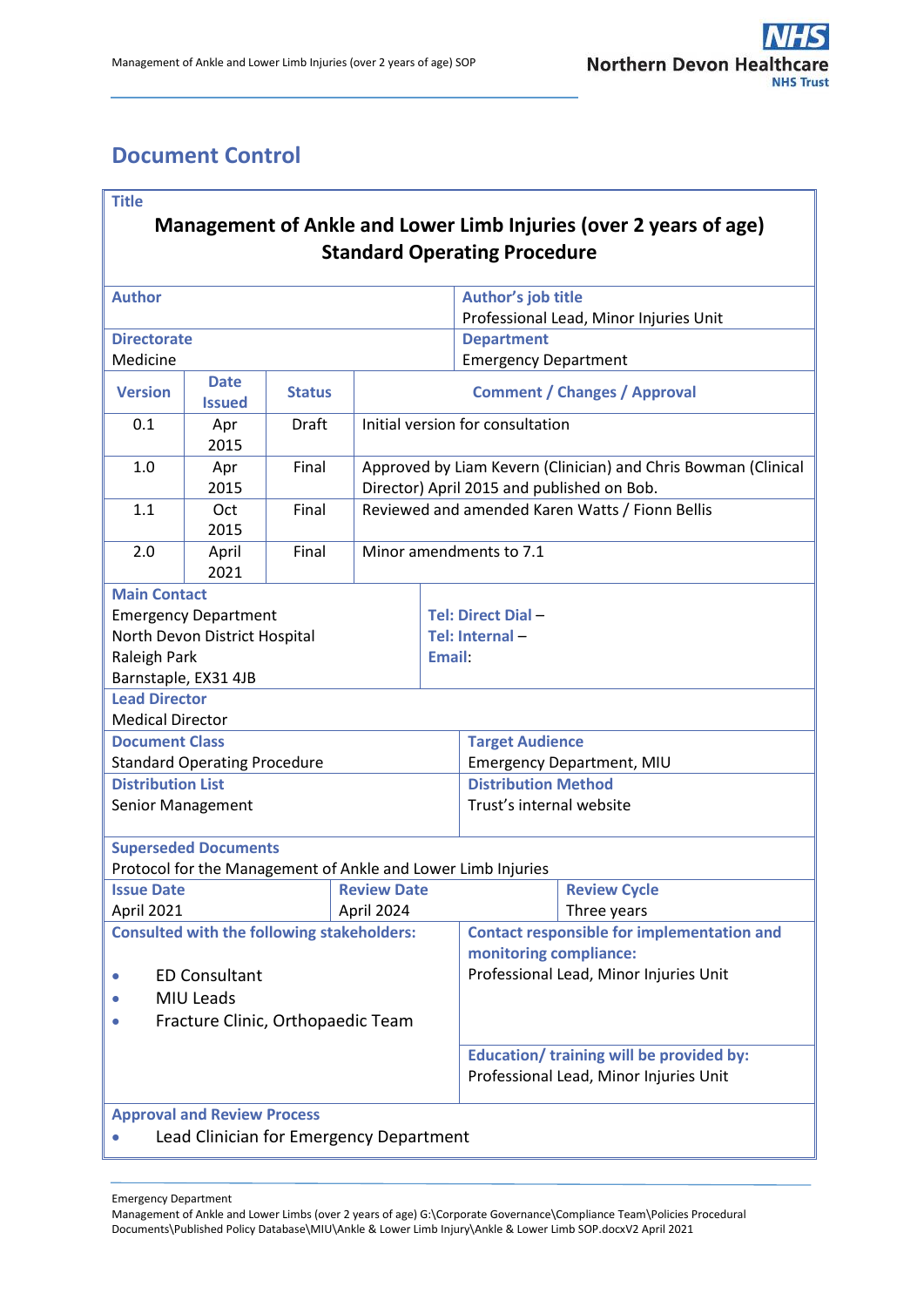| <b>Local Archive Reference</b>                               |                                                |  |  |  |  |
|--------------------------------------------------------------|------------------------------------------------|--|--|--|--|
| G:\Policies and Protocols                                    |                                                |  |  |  |  |
| <b>Local Path</b>                                            |                                                |  |  |  |  |
| MIU                                                          |                                                |  |  |  |  |
| <b>Filename</b>                                              |                                                |  |  |  |  |
| Protocol for the Management of Ankle and Lower Limb Injuries |                                                |  |  |  |  |
| <b>Policy categories for Trust's internal website</b>        | <b>Tags for Trust's internal website (Bob)</b> |  |  |  |  |
| (Bob)                                                        | <b>MIU</b>                                     |  |  |  |  |
| <b>MIU</b>                                                   |                                                |  |  |  |  |

Emergency Department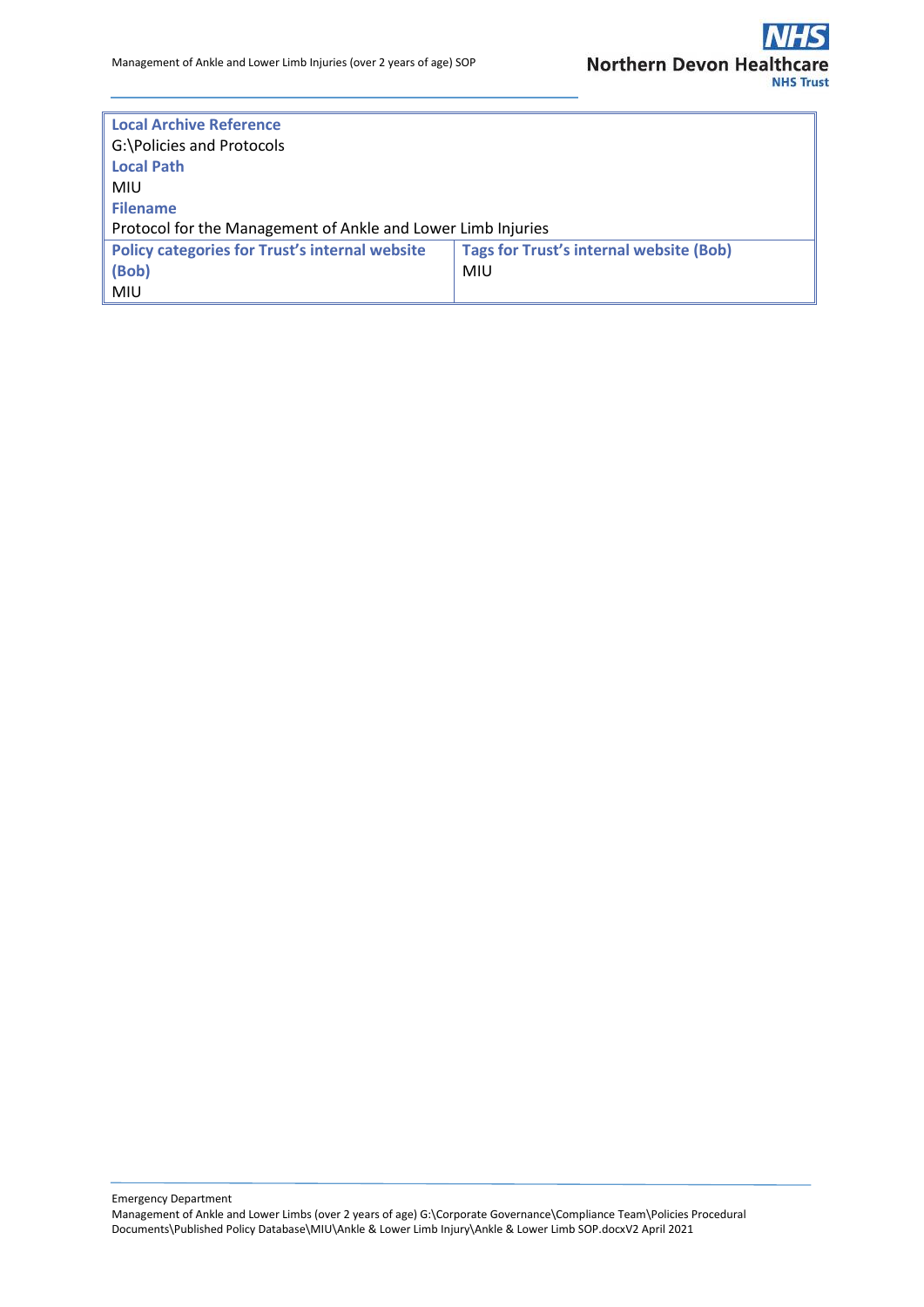## **2. Contents**

| APPENDIX A - Essential Documentation for All Patients Attending Unit or Centre  9 |  |
|-----------------------------------------------------------------------------------|--|
| APPENDIX B - Essential Documentation for All Patients Attending Unit or Centre 10 |  |
|                                                                                   |  |
|                                                                                   |  |

Emergency Department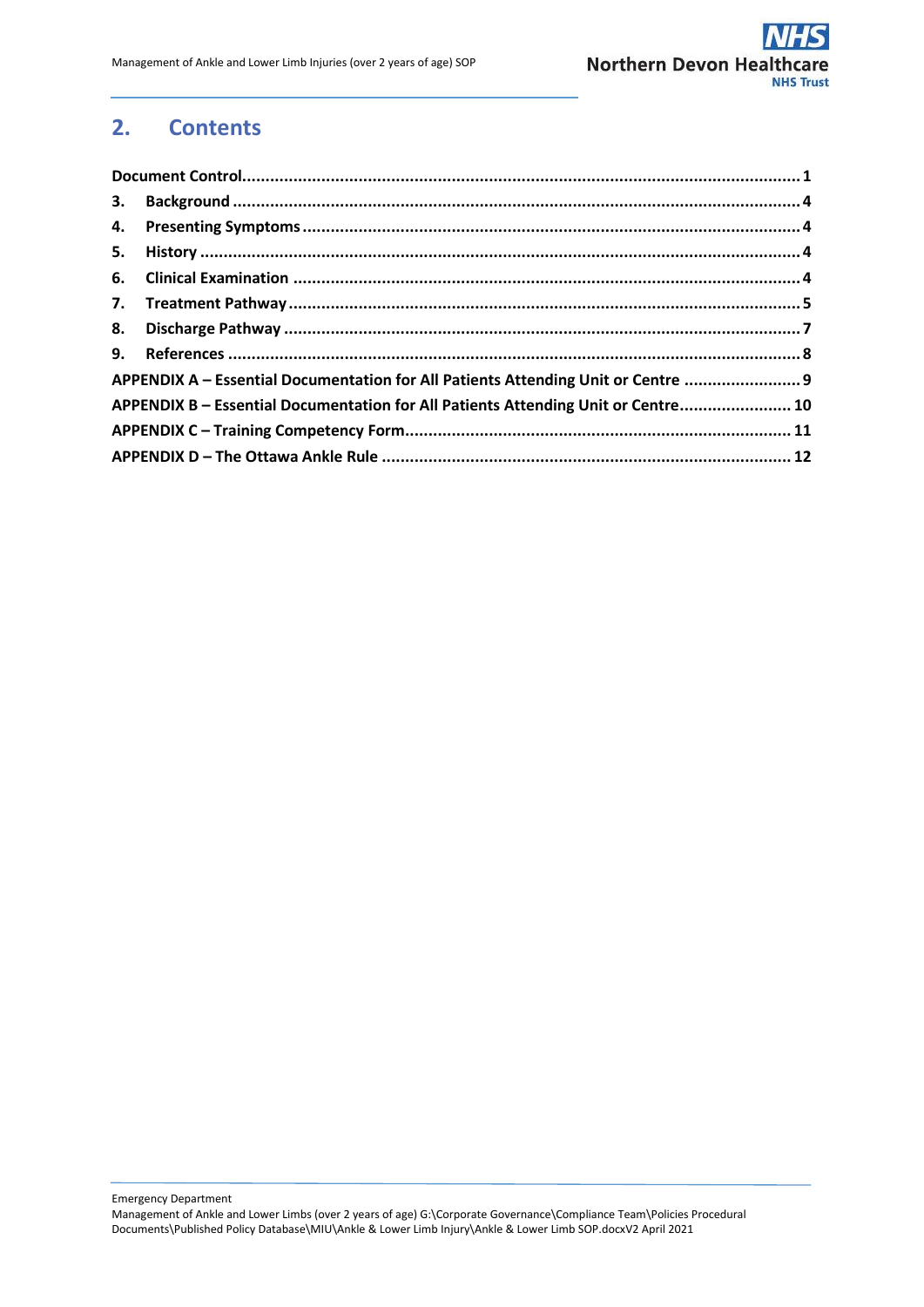## <span id="page-3-0"></span>**3. Background**

This Standard Operating Procedure is for the use by staff employed by Northern Devon Healthcare Trust who has achieved the agreed clinical competencies to work under this procedure.

## <span id="page-3-1"></span>**4. Presenting Symptoms**

- Swelling
- Wounds
- Deformity / Dislocation
- Warmth / Inflammation
- Pain
- Bruising / Erythema
- Loss of function
- Abnormal Gait
- Non-weight bearing

## <span id="page-3-2"></span>**5. History**

Refer to protocol for History taking and Clinical Documentation Protocol. Include hobbies and sports

- Document a full history, including:
- When, where and how injury occurred
- Mechanism including eversion / inversion injury
- Fall from height
- Immediate weight-bearing after injury
- **•** Immediate swelling
- Pain score
- Self-care measures
- Analgesia taken
- **•** Previous injuries to limb
- Consider neuropathy, deep vein thrombosis and other complicating illness
- Refer patients on anti-coagulant therapy for further medical advice

## <span id="page-3-3"></span>**6. Clinical Examination**

## **6.1. Look**

- **•** For symmetry
- Deformity and dislocations
- Swelling and bruising
- Colour

#### Emergency Department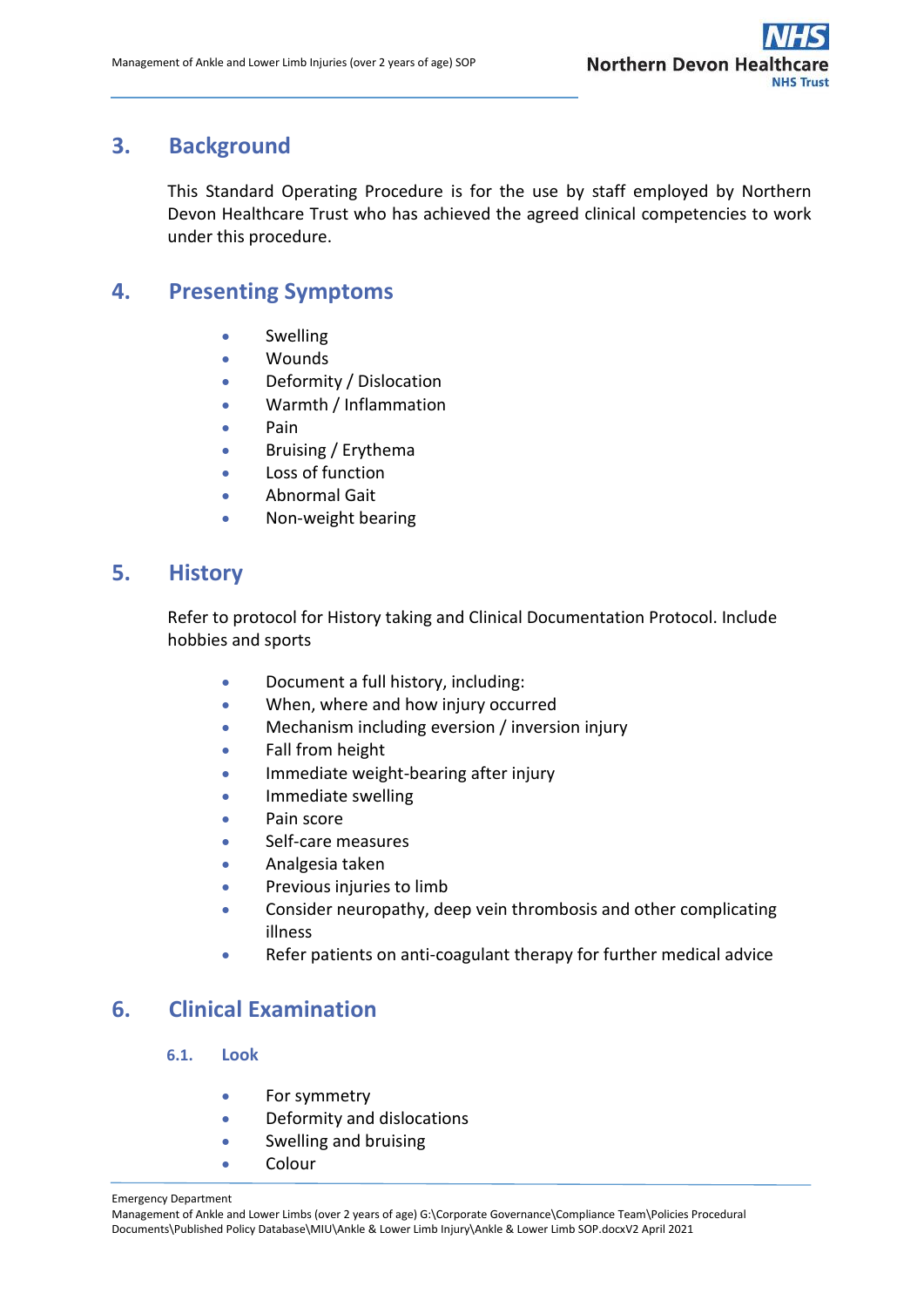

- Wounds and abrasions
- Foot drop possible peroneal nerve injury

### **6.2. Feel**

• Palpate from joint above to joint below

Note tenderness to:

- Knee, gastrocnemius muscle
- Fibular head or neck possible maisonneuve fracture
- Fibular shaft
- **•** Proximal medial and distal tibia
- Lateral malleolus and ligaments
- Anterior talofibular ligament
- Medial malleolus and deltoid ligament
- Achilles tendon
- Calcaneum
- Talus navicular cuboid cuneiforms MTP joints
- Metatarsals and base of 5th metatarsal
- **•** Phalanges
- Capillary refill time and pedal pulse and feel for warmth

### **6.3. Movement**

- Dorsi / plantar flexion
- Inversion / eversion
- Rotation of ankle
- Weight bearing ability
- Additional tests
- Anterior draw test
- Simmonds test

### **6.4. Investigations**

- Ankle view using Ottawa ankle rules
- Anterior posterior and lateral views
- Observe bones on both views and mortice joint

## <span id="page-4-0"></span>**7. Treatment Pathway**

### **7.1. Ankle Fracture Dislocation**

- Refer to Emergency department immediately as orthopaedic emergency requiring reduction.
- Examine and record skin integrity

Management of Ankle and Lower Limbs (over 2 years of age) G:\Corporate Governance\Compliance Team\Policies Procedural Documents\Published Policy Database\MIU\Ankle & Lower Limb Injury\Ankle & Lower Limb SOP.docxV2 April 2021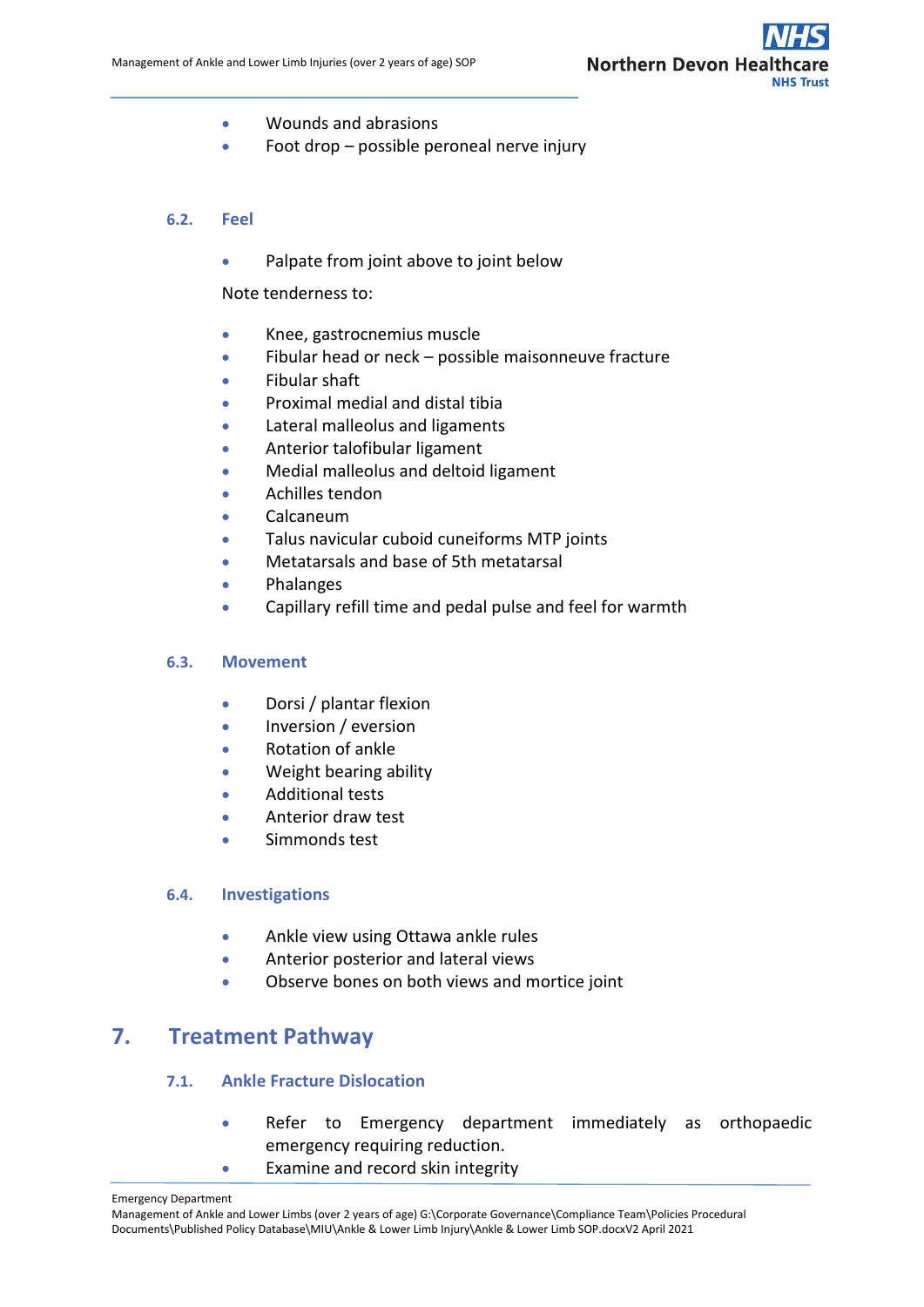

- Check for pedal pulse
- Administer analgesia as PATIENT GROUP DIRECTION
- Administer Entonox as PATIENT GROUP DIRECTION if high pain score
- Lateral malleolus fracture with talar shift
- Displaced medial or posterior malleolus fracture
- Bimalleolar or trimalleolar fracture
- Administer analgesia as PATIENT GROUP DIRECTION
- Apply temporary below knee back slab, refer to the Emergency Department and inform orthopaedics
- Check and record presence of pulse
- If admission under orthopaedics then vital signs IV access and routine bloods will be required

### **7.2. Ankle Fractures**

- Medial, lateral and posterior malleoli
- Assess ligaments on opposite malleolus for instability of the joint
- Refer any talar shift to orthopaedics, all other patients to attend fracture clinic 1/7
- Paediatric distal growth plate injury

### Non-displaced:

Administer analgesia as per PATIENT GROUP DIRECTION

### Displaced:

Administer analgesia as per PGD, refer to orthopaedics

### **7.3. Growth Plate Injury without a Fracture**

- Treat all with below knee plaster of Paris backslab and crutches
- Refer to fracture clinic

### **7.4. Treatment for Ankle Sprains**

- Follow up non-weight bearing ankle sprains by GP, MIU or local Emergency Department clinic
- Treat avulsion fractures as sprains, seek senior advice if in doubt

### Advise:

- Protection protect from further injury e.g. using a support or high top, lace up shoes
- Rest avoid activity for the first 48-72 hours following injury and consider crutches
- Ice apply ice wrapped in damp towel for 15-20 minutes every 2-3 hours during the day for the first 48-72 hours following injury

Emergency Department

Management of Ankle and Lower Limbs (over 2 years of age) G:\Corporate Governance\Compliance Team\Policies Procedural Documents\Published Policy Database\MIU\Ankle & Lower Limb Injury\Ankle & Lower Limb SOP.docxV2 April 2021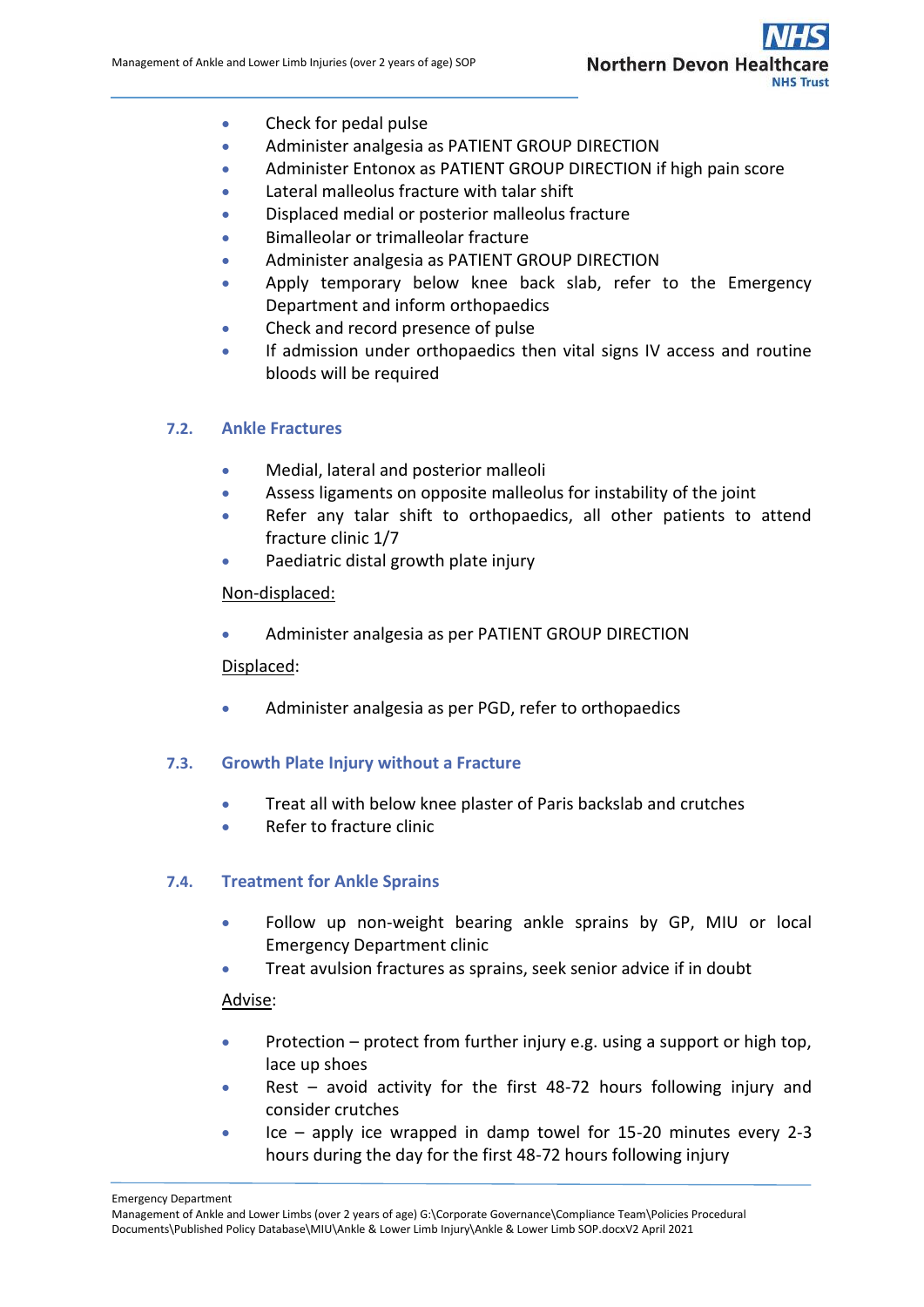Elevation – advise to rest with leg elevated and supported with a pillow until less swollen. Avoid prolonged periods without leg elevated

## Advise to avoid HARM the first 72 hours after injury:

- Heat (hot baths, saunas, heat packs)
- Alcohol (increase bleeding and swelling and decrease healing)
- Running (or any other form of exercise which may cause further damage)
- Massage (may increase bleeding and swelling)

## **7.5. Gastrocnemius Tears**

- Often occur during sport and there is pain on weight bearing and tenderness on examination usually medially
- Eliminate differential diagnosis of Deep Vein Thrombosis or ruptured Baker's cyst and Achilles tendon rupture
- **•** Treat with analgesia, ice and crutches as per PGD if required
- Refer to GP for follow up

## **7.6. Achilles Tendon Rupture**

- May follow sudden muscle activity. Patient feels a sudden sharp pain behind the ankle then unable to walk or stand on toes
- Assess each calf using Simmonds test and record test as normal or abnormal
- Administer analgesia as PGD if required
- Refer to orthopaedic team for either surgery or below knee plaster of Paris in equinus

## <span id="page-6-0"></span>**8. Discharge Pathway**

Ensure patient is issued with appropriate advice sheet (if available) and that patient understands the need to return if symptoms change or worsens.

## **8.1. DOCUMENTATION TO BE COMPLETED**

Clinical treatment record as per Documentation and record keeping policies. Copy of clinical treatment record to General Practitioner; to be sent to surgery as per Record keeping policy.

For patients being transferred to secondary care, ensure a copy of the clinical treatment record is sent with patient. A copy will also be sent to surgery in the normal manner.

**For patients seeing their General Practitioner in next 24 hours ensure patient is given a copy of the clinical treatment record to take with them. A copy will also be sent to surgery in the normal manner.**

Management of Ankle and Lower Limbs (over 2 years of age) G:\Corporate Governance\Compliance Team\Policies Procedural Documents\Published Policy Database\MIU\Ankle & Lower Limb Injury\Ankle & Lower Limb SOP.docxV2 April 2021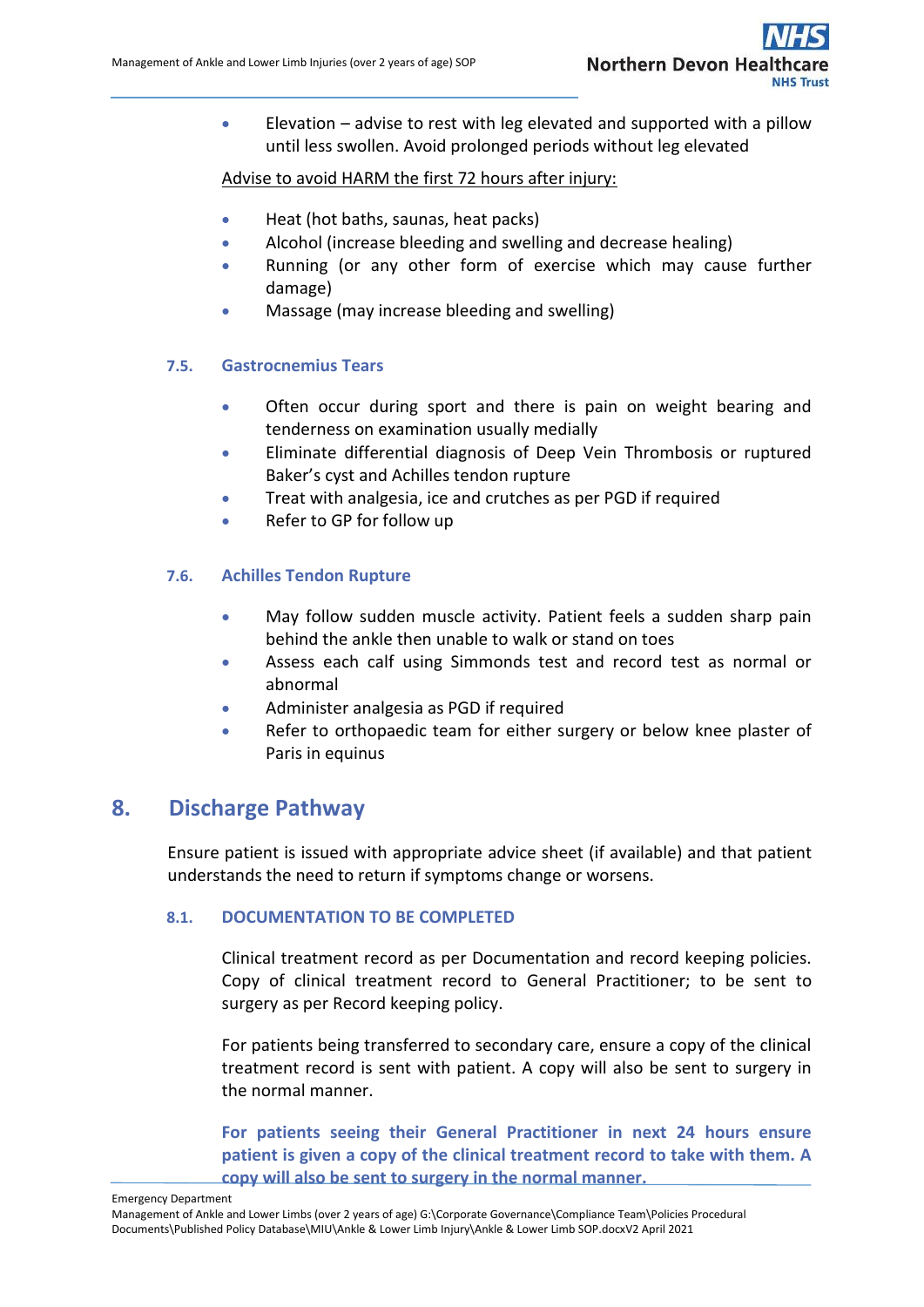## **8.2. BEFORE DISCHARGE ENSURE:**

Those patients who have been referred for further acute intervention has appropriate transport to meet their needs, all relevant treatment has been prescribed and administered and correct information and documentation is given to the patient.

- The patient understands that if condition deteriorates or they have further concerns they should seek further advice.
- The patient demonstrates understanding of advice given during consultation.
- The patient has been provided with written advice leaflet to reenforce advice given during consultation.
- The patient demonstrates an understanding of how to manage subsequent problems.

## <span id="page-7-0"></span>**9. References**

- Bickley l.S. Szilagyi P.G.(2013) Bates' guide to physical examination and history taking. Philadelphia: Lippincott Williams and WilkinsR. McRae Orthopaedics and Fractures (2nd Edition) 2006
- Best Bets for Acute Achilles tendon rupture 2010
- **•** Clinical Knowledge Summaries Review (2015)
- McRae R (2006) Orthopaedics and Fractures(2nd Edition) Edinburgh: Churchill Livingstone
- Northern Devon Healthcare Trust ED Guidelines (2012)
- Stiell IG et. al.(1995) Multicentre trial to introduce the Ottawa ankle rules for use of radiology in acute ankle injuries BMJ 1995; 311:594-7

Management of Ankle and Lower Limbs (over 2 years of age) G:\Corporate Governance\Compliance Team\Policies Procedural Documents\Published Policy Database\MIU\Ankle & Lower Limb Injury\Ankle & Lower Limb SOP.docxV2 April 2021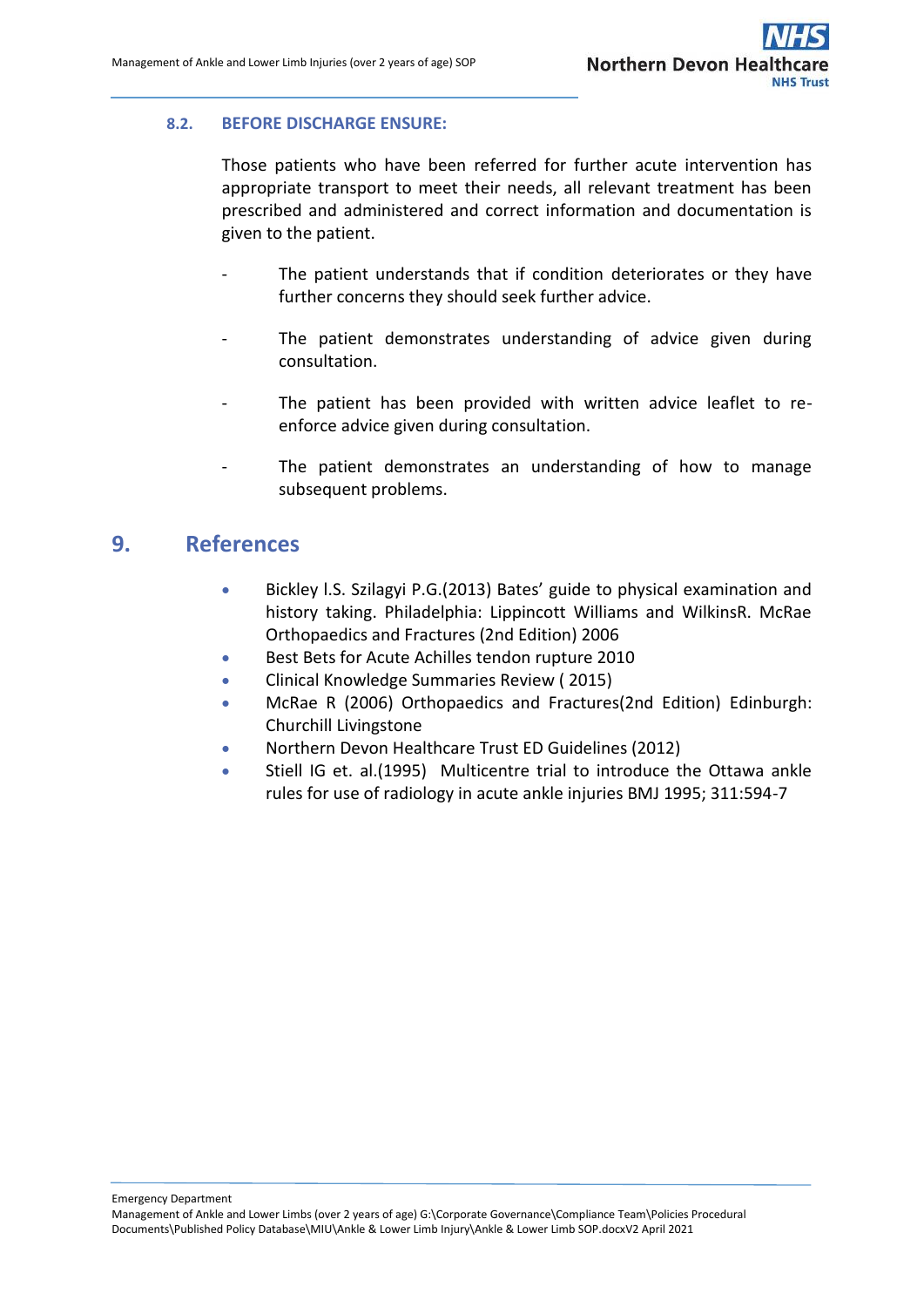## <span id="page-8-0"></span>**APPENDIX A – Essential Documentation for All Patients Attending Unit or Centre**

### **Adults Consent**

Gain consent to be seen by a nurse practitioner Gain consent for treatment and sharing information and document.

#### **Clinical Presentation**

If unwell assess for:

- Airway
- **•** Breathing
- **•** Circulation
- **•** Disability
- Exposure

Document a full set of observations including neurological observations including Glasgow coma score if applicable.

Record EWS: if 7 or above arrange immediate transfer to secondary care.

Document pain score using numeric rating scale. For cognitively impaired patients document any signs of pain (e.g. grimaces or distress).

#### **Safeguarding**

- Assess for mental capacity and if person is a vulnerable adult.
- Assess for learning disability and whether patient has a hospital passport in place.
- Assess for risk of domestic abuse.
- Assess falls risk. Complete falls referral if applicable.
- Document names of persons accompanying patient.

Management of Ankle and Lower Limbs (over 2 years of age) G:\Corporate Governance\Compliance Team\Policies Procedural Documents\Published Policy Database\MIU\Ankle & Lower Limb Injury\Ankle & Lower Limb SOP.docxV2 April 2021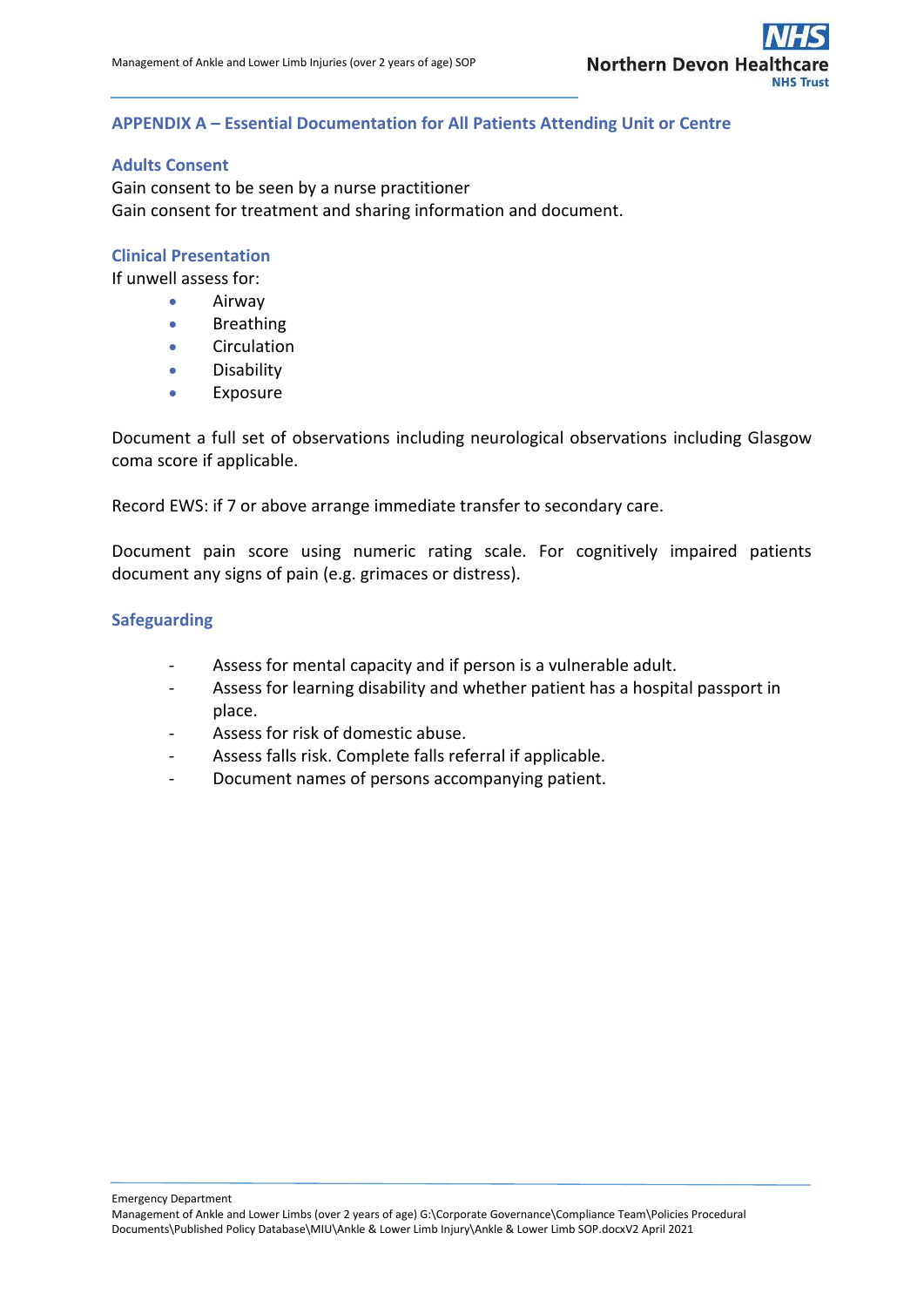## <span id="page-9-0"></span>**APPENDIX B – Essential Documentation for All Patients Attending Unit or Centre**

#### **Child and Young Persons under 18 Years Old Consent**

Gain consent to be seen by a nurse practitioner Gain consent for treatment and sharing information Assess and document Gillick competency according to Fraser guideline if applicable. Document the name of persons accompanying patient.

#### **Clinical Presentation**

If unwell assess for:

- **•** Airway
- **•** Breathing
- **•** Circulation
- **•** Disability
- Exposure

Record PEWS: if any one parameter is triggered transfer to secondary care or seek advice from medical practitioner.

Use guideline Traffic Light System (NICE) 2013 if applicable. Use guideline Feverish Illness (NICE) 2013 if applicable. Document pain score using FLACC, Wong Baker Faces or numeric rating scale.

#### **Safeguarding**

- Assess safeguarding
- Assess for domestic abuse in the home
- Assess for learning disability

DOCUMENT ALL FINDINGS IN THE CLINICAL TREATMENT RECORD AND ACT ON THEM FOLLOWING NDHCT GUIDELINES.

Management of Ankle and Lower Limbs (over 2 years of age) G:\Corporate Governance\Compliance Team\Policies Procedural Documents\Published Policy Database\MIU\Ankle & Lower Limb Injury\Ankle & Lower Limb SOP.docxV2 April 2021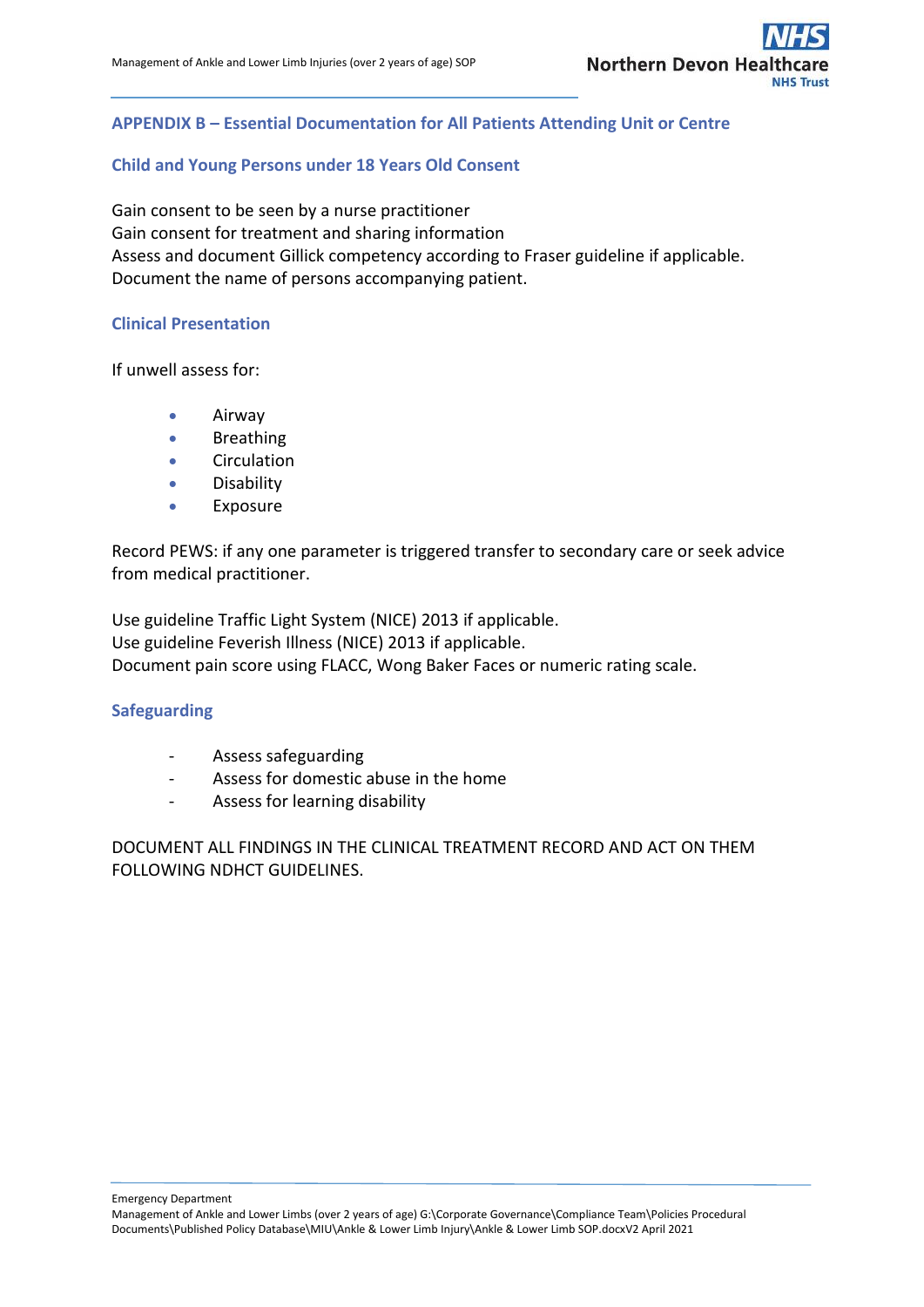

## <span id="page-10-0"></span>**APPENDIX C – Training Competency Form**

**Standard Operating Procedure for the Management of Ankle and Lower Limb Injuries**

**Procedure operational from October 2015 and expires end of October 2018**

**The registered health professional named below, being employees of Northern Devon Healthcare Trust based at ……………………………………………. have received training and are competent to operate under this procedure**

| <b>NAME</b><br><i>(please</i><br>print) | <b>PROFESSIONAL</b><br><b>TITLE</b> | <b>SIGNATURE</b> | <b>AUTHORISING</b><br><b>MANAGER</b><br>(please print) | <b>MANAGER'S</b><br><b>SIGNATURE</b> | <b>DATE</b> |
|-----------------------------------------|-------------------------------------|------------------|--------------------------------------------------------|--------------------------------------|-------------|
|                                         |                                     |                  |                                                        |                                      |             |
|                                         |                                     |                  |                                                        |                                      |             |
|                                         |                                     |                  |                                                        |                                      |             |
|                                         |                                     |                  |                                                        |                                      |             |
|                                         |                                     |                  |                                                        |                                      |             |
|                                         |                                     |                  |                                                        |                                      |             |
|                                         |                                     |                  |                                                        |                                      |             |
|                                         |                                     |                  |                                                        |                                      |             |
|                                         |                                     |                  |                                                        |                                      |             |
|                                         |                                     |                  |                                                        |                                      |             |
|                                         |                                     |                  |                                                        |                                      |             |
|                                         |                                     |                  |                                                        |                                      |             |
|                                         |                                     |                  |                                                        |                                      |             |
|                                         |                                     |                  |                                                        |                                      |             |
|                                         |                                     |                  |                                                        |                                      |             |

**Keep original with the authorising manager and send a copy to: Karen Watts, Emergency Department, Northern Devon Healthcare Trust NHS, Raleigh Park, Barnstaple, Devon EX31 4JB**

Emergency Department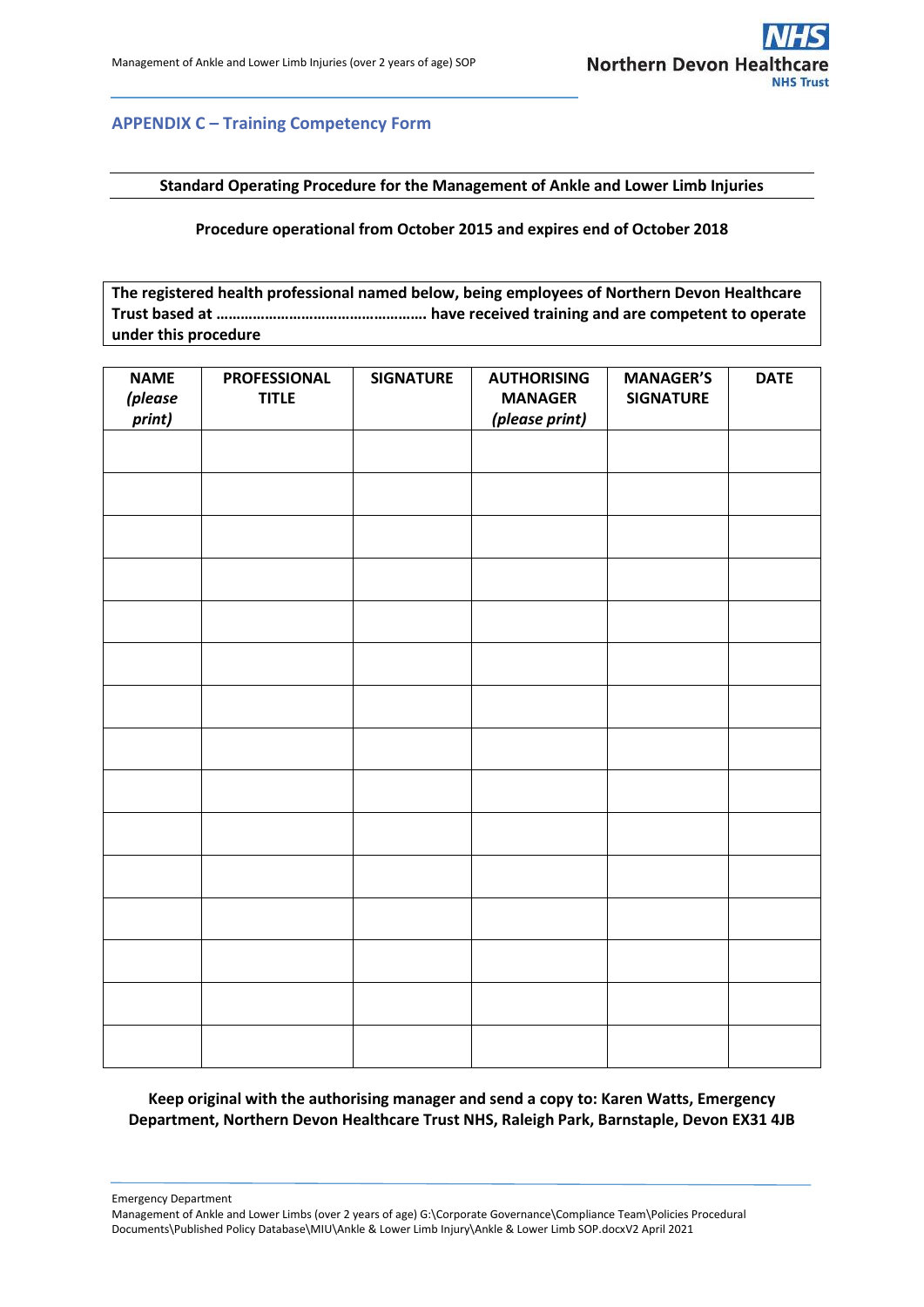## <span id="page-11-0"></span>**APPENDIX D – The Ottawa Ankle Rule**

The rule avoids unnecessary X-rays by identifying patients likely to have significant ankle fractures

It has almost 100% specificity for clinically significant fractures, and can save up to 40% of Xrays

It is based on assessment of the ability to bear weight (four steps), and the areas of bony tenderness

It applies to children and adults presenting with acute (within 10 days) ankle injuries



### **The Ottawa Ankle Rule**

**A 2-view ankle series (Anterior/posterior (AP) and lateral)** is required only if there is any pain in the malleolar zone and any of the following:

- Bone tenderness at A, the posterior edge or tip of the lateral malleolus
- Bone tenderness at B, the posterior edge or tip of the medial malleolus
- Inability to bear weight both immediately and in the Emergency Department

**A 3-view foot series (Anterior/posterior (AP), oblique and lateral)** is required only if there is pain in the mid-foot zone and any of the following:

Bone tenderness at D, the navicular

Inability to bear weight both immediately and in the Emergency Department

**A 2-view foot series (Anterior/posterior (AP) and oblique)** is required only if there is any pain in the mid-foot zone and:

Emergency Department